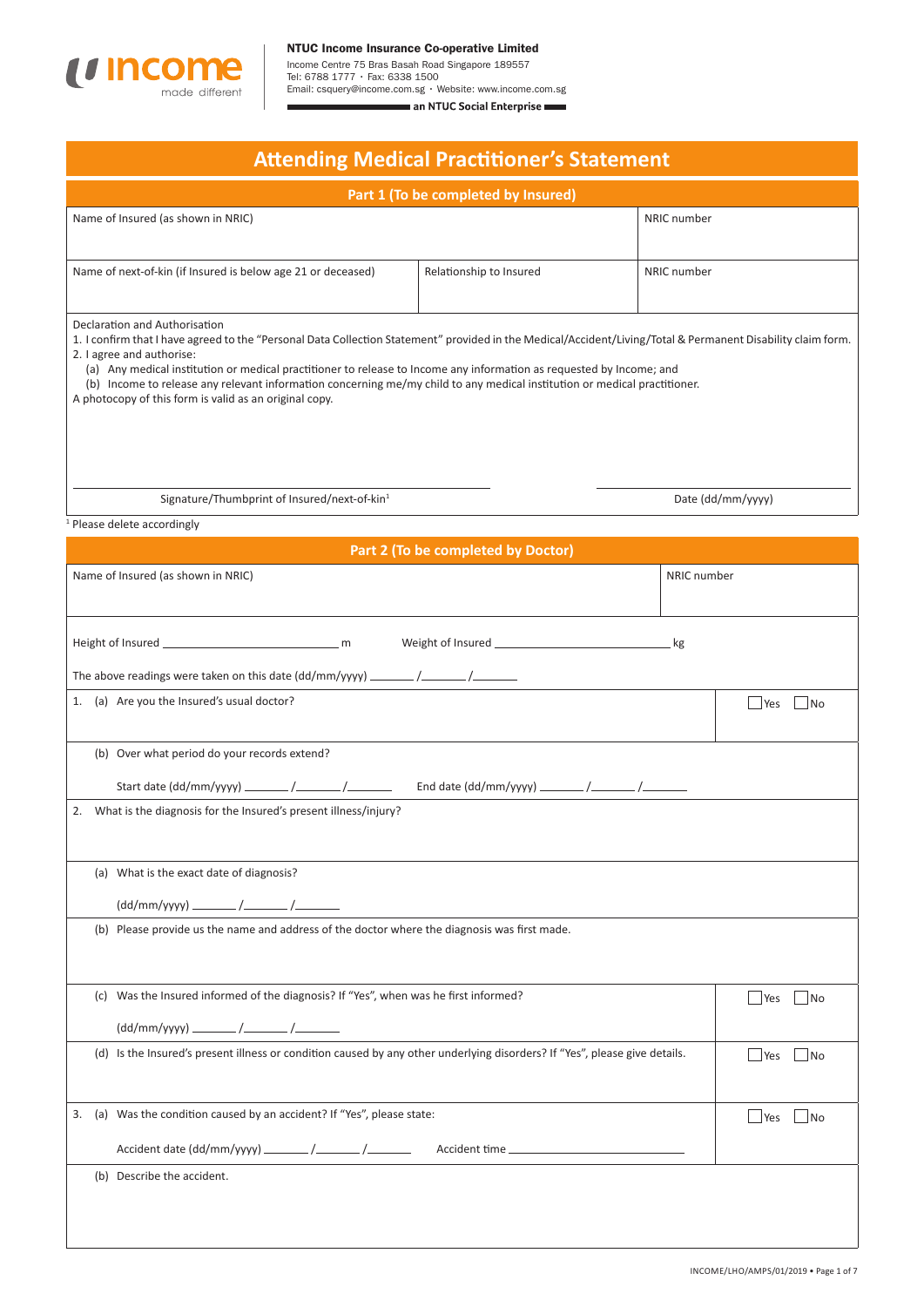| Part 2 (To be completed by Doctor) (continued)                                                                                                                                                                                                                                                      |                                                                                                                            |                                                         |  |                                              |  |  |
|-----------------------------------------------------------------------------------------------------------------------------------------------------------------------------------------------------------------------------------------------------------------------------------------------------|----------------------------------------------------------------------------------------------------------------------------|---------------------------------------------------------|--|----------------------------------------------|--|--|
|                                                                                                                                                                                                                                                                                                     | (c) Was the accident reported to the police?<br>$\Box$ No<br><b>Yes</b>                                                    |                                                         |  |                                              |  |  |
|                                                                                                                                                                                                                                                                                                     |                                                                                                                            |                                                         |  |                                              |  |  |
| content/drug type and quantity consumed.                                                                                                                                                                                                                                                            | (d) Was the Insured under the influence of alcohol/drugs at the time of accident? If "Yes", please state the blood alcohol |                                                         |  | No<br><b>Yes</b>                             |  |  |
|                                                                                                                                                                                                                                                                                                     |                                                                                                                            |                                                         |  |                                              |  |  |
|                                                                                                                                                                                                                                                                                                     | (e) Is the Insured's condition self-inflicted or as a result of suicide? If "Yes", please provide details.                 |                                                         |  | No<br>Yes                                    |  |  |
| 4.                                                                                                                                                                                                                                                                                                  | Please provide details of the symptoms presented when you first saw the Insured.                                           |                                                         |  |                                              |  |  |
| Symptoms presented                                                                                                                                                                                                                                                                                  |                                                                                                                            | Duration of symptoms                                    |  |                                              |  |  |
|                                                                                                                                                                                                                                                                                                     |                                                                                                                            |                                                         |  | Date symptoms first occurred<br>(dd/mm/yyyy) |  |  |
|                                                                                                                                                                                                                                                                                                     |                                                                                                                            |                                                         |  |                                              |  |  |
|                                                                                                                                                                                                                                                                                                     |                                                                                                                            |                                                         |  |                                              |  |  |
|                                                                                                                                                                                                                                                                                                     | 5. Was the Insured referred to you by another doctor? If "Yes", please provide details.                                    |                                                         |  | $\overline{\mathsf{No}}$<br>Yes              |  |  |
| Name of referring doctor                                                                                                                                                                                                                                                                            | Name and address of<br>clinic/hospital                                                                                     | Date Insured consulted referring<br>doctor (dd/mm/yyyy) |  | Reason(s) for the referral                   |  |  |
|                                                                                                                                                                                                                                                                                                     |                                                                                                                            |                                                         |  |                                              |  |  |
|                                                                                                                                                                                                                                                                                                     |                                                                                                                            |                                                         |  |                                              |  |  |
|                                                                                                                                                                                                                                                                                                     |                                                                                                                            |                                                         |  |                                              |  |  |
| 6.                                                                                                                                                                                                                                                                                                  | Did the Insured see any other doctor(s) besides those indicated above? If "Yes", please provide details.                   |                                                         |  | $\square$ No<br>Yes                          |  |  |
| Name of doctor                                                                                                                                                                                                                                                                                      | Name and address of<br>clinic/hospital                                                                                     | Date Insured consulted doctor<br>(dd/mm/yyyy)           |  | Diagnosis made                               |  |  |
|                                                                                                                                                                                                                                                                                                     |                                                                                                                            |                                                         |  |                                              |  |  |
|                                                                                                                                                                                                                                                                                                     |                                                                                                                            |                                                         |  |                                              |  |  |
|                                                                                                                                                                                                                                                                                                     |                                                                                                                            |                                                         |  |                                              |  |  |
| 7. What were the investigations done to confirm the diagnosis?                                                                                                                                                                                                                                      |                                                                                                                            |                                                         |  |                                              |  |  |
|                                                                                                                                                                                                                                                                                                     |                                                                                                                            |                                                         |  |                                              |  |  |
| Please also enclose copies of all reports used in the management of the Insured's condition(s), e.g. biopsy reports, cytology and histopathology reports, x-rays,                                                                                                                                   |                                                                                                                            |                                                         |  |                                              |  |  |
| CT and MRI scans, other imaging studies, laboratory reports, surgical reports, rehabilitation and occupational therapy report, and other relevant reports.<br>(a) Please provide details of treatment that has been provided (e.g. surgery, chemotherapy, radiotherapy, physiotherapy, etc.).<br>8. |                                                                                                                            |                                                         |  |                                              |  |  |
| Type of treatment                                                                                                                                                                                                                                                                                   | Date of treatment<br>(dd/mm/yyyy)                                                                                          | Duration of treatment                                   |  | Response to treatment                        |  |  |
|                                                                                                                                                                                                                                                                                                     |                                                                                                                            |                                                         |  |                                              |  |  |
|                                                                                                                                                                                                                                                                                                     |                                                                                                                            |                                                         |  |                                              |  |  |
|                                                                                                                                                                                                                                                                                                     |                                                                                                                            |                                                         |  |                                              |  |  |
|                                                                                                                                                                                                                                                                                                     |                                                                                                                            |                                                         |  |                                              |  |  |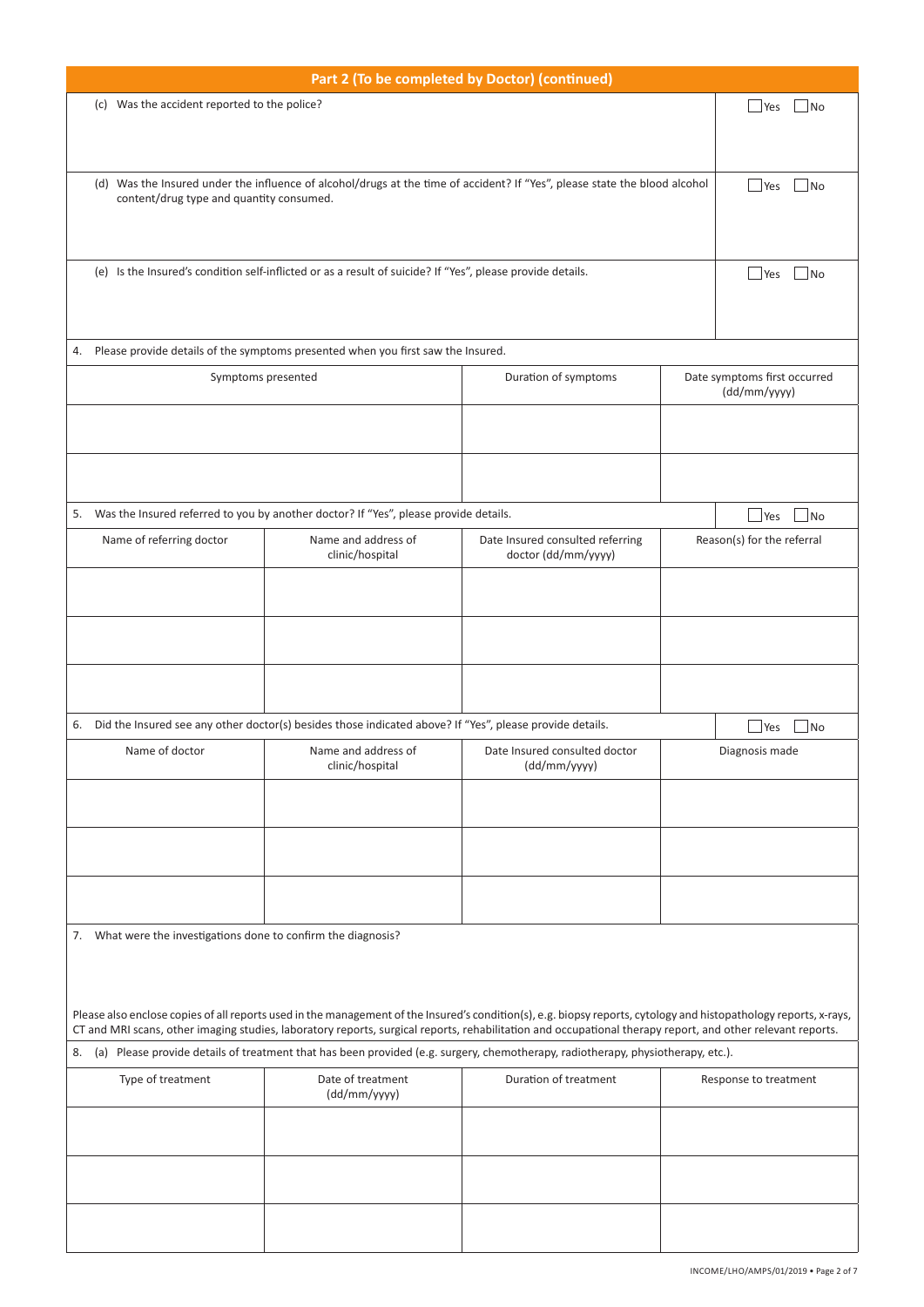| Part 2 (To be completed by Doctor) (continued)                                                                                |                                                      |                                                                                                            |                                 |                   |  |  |
|-------------------------------------------------------------------------------------------------------------------------------|------------------------------------------------------|------------------------------------------------------------------------------------------------------------|---------------------------------|-------------------|--|--|
| (b) Has the Insured been compliant with the treatment suggested? If "No", please provide details.<br>$\vert$ No<br><b>Yes</b> |                                                      |                                                                                                            |                                 |                   |  |  |
|                                                                                                                               |                                                      |                                                                                                            |                                 |                   |  |  |
|                                                                                                                               |                                                      |                                                                                                            |                                 |                   |  |  |
| (c) Are there plans for other forms of treatment? If "Yes", please provide full details.<br>$ $ Yes                           |                                                      |                                                                                                            |                                 |                   |  |  |
|                                                                                                                               | Type of treatment                                    | Expected date of treatment                                                                                 |                                 | No                |  |  |
|                                                                                                                               |                                                      | (dd/mm/yyyy)                                                                                               | Expected response to treatment  |                   |  |  |
|                                                                                                                               |                                                      |                                                                                                            |                                 |                   |  |  |
|                                                                                                                               |                                                      |                                                                                                            |                                 |                   |  |  |
|                                                                                                                               |                                                      |                                                                                                            |                                 |                   |  |  |
|                                                                                                                               |                                                      |                                                                                                            |                                 |                   |  |  |
|                                                                                                                               |                                                      |                                                                                                            |                                 |                   |  |  |
|                                                                                                                               |                                                      |                                                                                                            |                                 |                   |  |  |
|                                                                                                                               |                                                      | (d) Has the Insured rejected any treatment that would improve his current condition?                       |                                 | $\vert$ No<br>Yes |  |  |
|                                                                                                                               | If "Yes", please provide us the following:           |                                                                                                            |                                 |                   |  |  |
|                                                                                                                               |                                                      | (i) Type(s) of treatment that would improve Insured's condition                                            |                                 |                   |  |  |
|                                                                                                                               |                                                      |                                                                                                            |                                 |                   |  |  |
|                                                                                                                               |                                                      |                                                                                                            |                                 |                   |  |  |
|                                                                                                                               |                                                      | (ii) How would the treatment improve Insured's condition and to what extent?                               |                                 |                   |  |  |
|                                                                                                                               |                                                      |                                                                                                            |                                 |                   |  |  |
|                                                                                                                               |                                                      |                                                                                                            |                                 |                   |  |  |
|                                                                                                                               | (iii) Why did Insured reject the treatment?          |                                                                                                            |                                 |                   |  |  |
|                                                                                                                               |                                                      |                                                                                                            |                                 |                   |  |  |
|                                                                                                                               |                                                      |                                                                                                            |                                 |                   |  |  |
|                                                                                                                               |                                                      |                                                                                                            |                                 |                   |  |  |
|                                                                                                                               | 9. What is the prognosis of the Insured's condition? | Improve                                                                                                    | Deteriorate<br>Remain unchanged |                   |  |  |
| (a) Please describe the nature and severity of the Insured's condition.                                                       |                                                      |                                                                                                            |                                 |                   |  |  |
|                                                                                                                               |                                                      |                                                                                                            |                                 |                   |  |  |
|                                                                                                                               |                                                      |                                                                                                            |                                 |                   |  |  |
|                                                                                                                               | (b) Is full recovery expected?                       |                                                                                                            |                                 | Yes   No          |  |  |
|                                                                                                                               |                                                      |                                                                                                            |                                 |                   |  |  |
| If "Yes", please state approximate date (dd/mm/yyyy) ________ /________ /________                                             |                                                      |                                                                                                            |                                 |                   |  |  |
|                                                                                                                               |                                                      |                                                                                                            |                                 |                   |  |  |
|                                                                                                                               |                                                      |                                                                                                            |                                 |                   |  |  |
|                                                                                                                               |                                                      | (c) At your last assessment, does the Insured have any deficits pertaining to his general motor functions? |                                 | $ $ Yes<br> No    |  |  |
|                                                                                                                               | If "Yes", please provide details in (i) to (iv).     |                                                                                                            |                                 |                   |  |  |
|                                                                                                                               |                                                      |                                                                                                            |                                 |                   |  |  |
|                                                                                                                               |                                                      |                                                                                                            |                                 |                   |  |  |
|                                                                                                                               |                                                      |                                                                                                            |                                 |                   |  |  |
| (i) Range and strength (please indicate power grading of limbs)                                                               |                                                      |                                                                                                            |                                 |                   |  |  |
|                                                                                                                               |                                                      |                                                                                                            |                                 |                   |  |  |
|                                                                                                                               |                                                      |                                                                                                            |                                 |                   |  |  |
|                                                                                                                               | (ii) Gait and balance                                |                                                                                                            |                                 |                   |  |  |
|                                                                                                                               |                                                      |                                                                                                            |                                 |                   |  |  |
|                                                                                                                               |                                                      |                                                                                                            |                                 |                   |  |  |
| (iii) Coordination                                                                                                            |                                                      |                                                                                                            |                                 |                   |  |  |
|                                                                                                                               |                                                      |                                                                                                            |                                 |                   |  |  |
|                                                                                                                               |                                                      |                                                                                                            |                                 |                   |  |  |
|                                                                                                                               |                                                      |                                                                                                            |                                 |                   |  |  |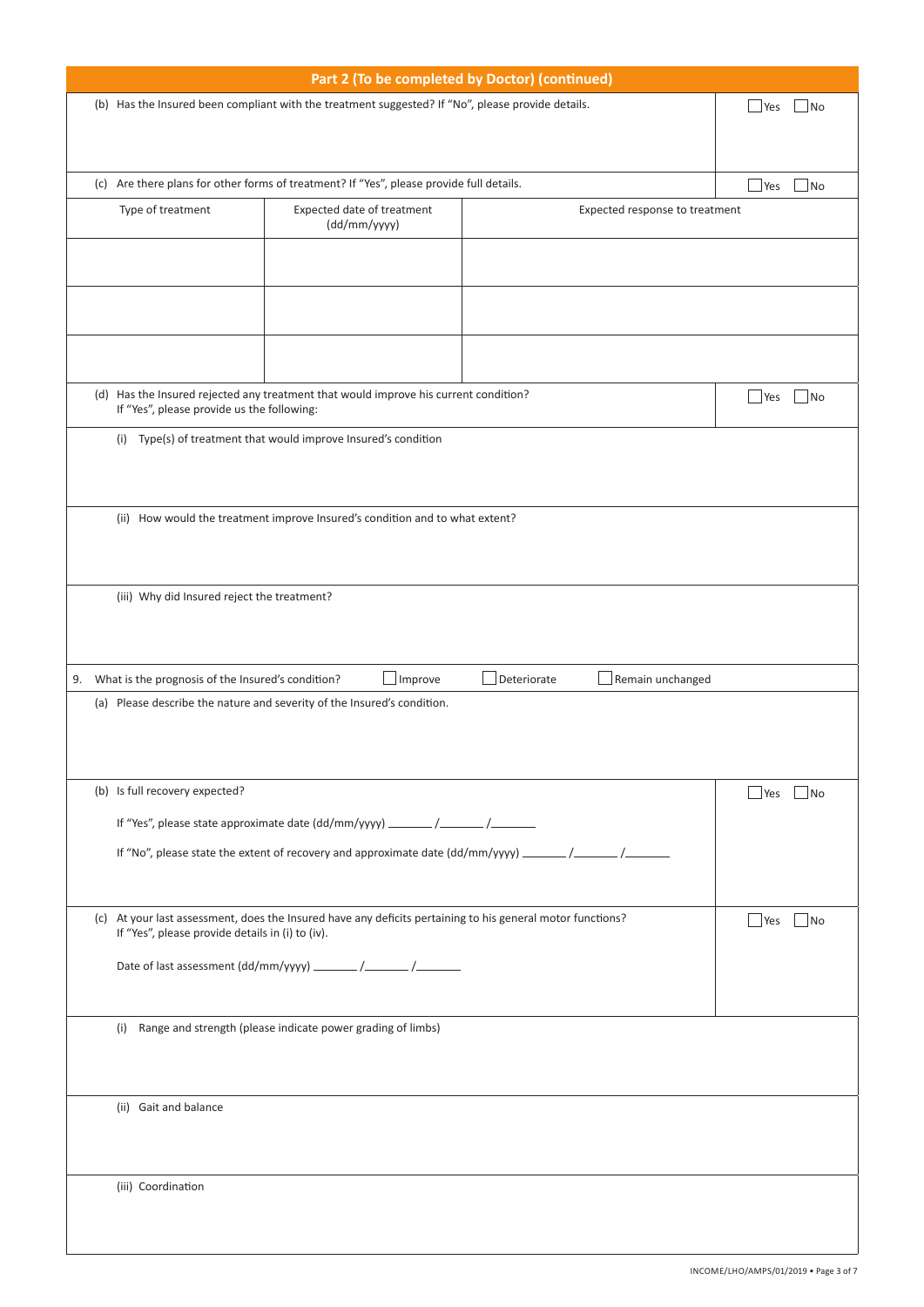| Part 2 (To be completed by Doctor) (continued)                                                                                                                     |                                                                                                                                |                                |                                 |  |  |  |
|--------------------------------------------------------------------------------------------------------------------------------------------------------------------|--------------------------------------------------------------------------------------------------------------------------------|--------------------------------|---------------------------------|--|--|--|
| (iv) Movement                                                                                                                                                      |                                                                                                                                |                                |                                 |  |  |  |
|                                                                                                                                                                    |                                                                                                                                |                                |                                 |  |  |  |
|                                                                                                                                                                    |                                                                                                                                |                                |                                 |  |  |  |
| (d) Are there any neurological deficits pertaining to the Insured's sensory functions, or other aspects like hearing, smell,<br>visual?                            |                                                                                                                                |                                | <b>Yes</b><br>  No              |  |  |  |
| If "Yes", please provide details.                                                                                                                                  |                                                                                                                                |                                |                                 |  |  |  |
|                                                                                                                                                                    |                                                                                                                                |                                |                                 |  |  |  |
|                                                                                                                                                                    |                                                                                                                                |                                |                                 |  |  |  |
| 10. (a) Please tick as applicable in relation to the Insured's ability to perform the Activities of Daily Living, whether aided with special equipment or unaided. |                                                                                                                                |                                |                                 |  |  |  |
| Activity                                                                                                                                                           | Need someone to help                                                                                                           | Period which help was required |                                 |  |  |  |
|                                                                                                                                                                    | throughout the entire<br>activity                                                                                              | From (dd/mm/yyyy)              | To (dd/mm/yyyy)                 |  |  |  |
| <b>Washing or bathing</b>                                                                                                                                          | $\overline{\mathsf{No}}$<br>Yes                                                                                                |                                |                                 |  |  |  |
| Ability to wash in the bath or shower (including getting into and out<br>of the bath or shower) or wash satisfactorily by other means.                             |                                                                                                                                |                                |                                 |  |  |  |
|                                                                                                                                                                    |                                                                                                                                |                                |                                 |  |  |  |
| <b>Dressing</b><br>Ability to put on, take off, secure and unfasten all garments and, as                                                                           | Yes <br> N <sub>O</sub>                                                                                                        |                                |                                 |  |  |  |
| appropriate, any braces, artificial limbs, or other surgical appliances.                                                                                           |                                                                                                                                |                                |                                 |  |  |  |
| Feeding<br>Ability to feed oneself once food has been prepared and made                                                                                            | Yes<br>N <sub>O</sub>                                                                                                          |                                |                                 |  |  |  |
| available.                                                                                                                                                         |                                                                                                                                |                                |                                 |  |  |  |
| <b>Toileting</b><br>Ability to use the lavatory or otherwise manage bowel and bladder                                                                              | l Yes<br>$ $ No                                                                                                                |                                |                                 |  |  |  |
| functions so as to maintain a satisfactory level of personal hygiene.                                                                                              |                                                                                                                                |                                |                                 |  |  |  |
| <b>Transferring</b>                                                                                                                                                | Yes<br> N <sub>O</sub>                                                                                                         |                                |                                 |  |  |  |
| Ability to move from a bed to an upright chair or wheelchair and vice<br>versa.                                                                                    |                                                                                                                                |                                |                                 |  |  |  |
| <b>Mobility</b>                                                                                                                                                    | Yes<br> N <sub>O</sub>                                                                                                         |                                |                                 |  |  |  |
| Ability to move indoors from room to room on level surfaces.                                                                                                       |                                                                                                                                |                                |                                 |  |  |  |
| (b) Is the Insured confined to a home/hospital/or other institution which provides continuous care and medical attention?                                          |                                                                                                                                |                                |                                 |  |  |  |
|                                                                                                                                                                    | <b>Yes</b><br> No<br>If "Yes", please provide name and address of this institution, and period(s) of confinement (dd/mm/yyyy). |                                |                                 |  |  |  |
|                                                                                                                                                                    |                                                                                                                                |                                |                                 |  |  |  |
|                                                                                                                                                                    |                                                                                                                                |                                |                                 |  |  |  |
| 11. What was the Insured's occupation before his disability?                                                                                                       |                                                                                                                                |                                |                                 |  |  |  |
|                                                                                                                                                                    |                                                                                                                                |                                |                                 |  |  |  |
|                                                                                                                                                                    |                                                                                                                                |                                |                                 |  |  |  |
| (a) What was the nature of his duties?                                                                                                                             |                                                                                                                                |                                |                                 |  |  |  |
|                                                                                                                                                                    |                                                                                                                                |                                |                                 |  |  |  |
|                                                                                                                                                                    |                                                                                                                                |                                |                                 |  |  |  |
| (b) Does the Insured's disability prevent him from performing the above listed duties? If "Yes", please state why.                                                 |                                                                                                                                |                                | $\overline{\mathsf{No}}$<br>Yes |  |  |  |
|                                                                                                                                                                    |                                                                                                                                |                                |                                 |  |  |  |
|                                                                                                                                                                    |                                                                                                                                |                                |                                 |  |  |  |
| 12. (a) Has the Insured returned to his usual occupation?<br>Yes<br>No.                                                                                            |                                                                                                                                |                                |                                 |  |  |  |
|                                                                                                                                                                    |                                                                                                                                |                                |                                 |  |  |  |
|                                                                                                                                                                    |                                                                                                                                |                                |                                 |  |  |  |
| (b) If "No", would the Insured be able to return to his usual occupation at a later date?                                                                          |                                                                                                                                |                                |                                 |  |  |  |
|                                                                                                                                                                    |                                                                                                                                |                                |                                 |  |  |  |
| $\Box$ Not able to determine presently (Go straight to Question 14)                                                                                                |                                                                                                                                |                                |                                 |  |  |  |
| $\Box$ Yes – Expected date of return to his usual occupation is (dd/mm/yyyy) $\_\_\_\_\_$ /                                                                        |                                                                                                                                |                                |                                 |  |  |  |
| No - Not possible to return to usual occupation even at a later date                                                                                               |                                                                                                                                |                                |                                 |  |  |  |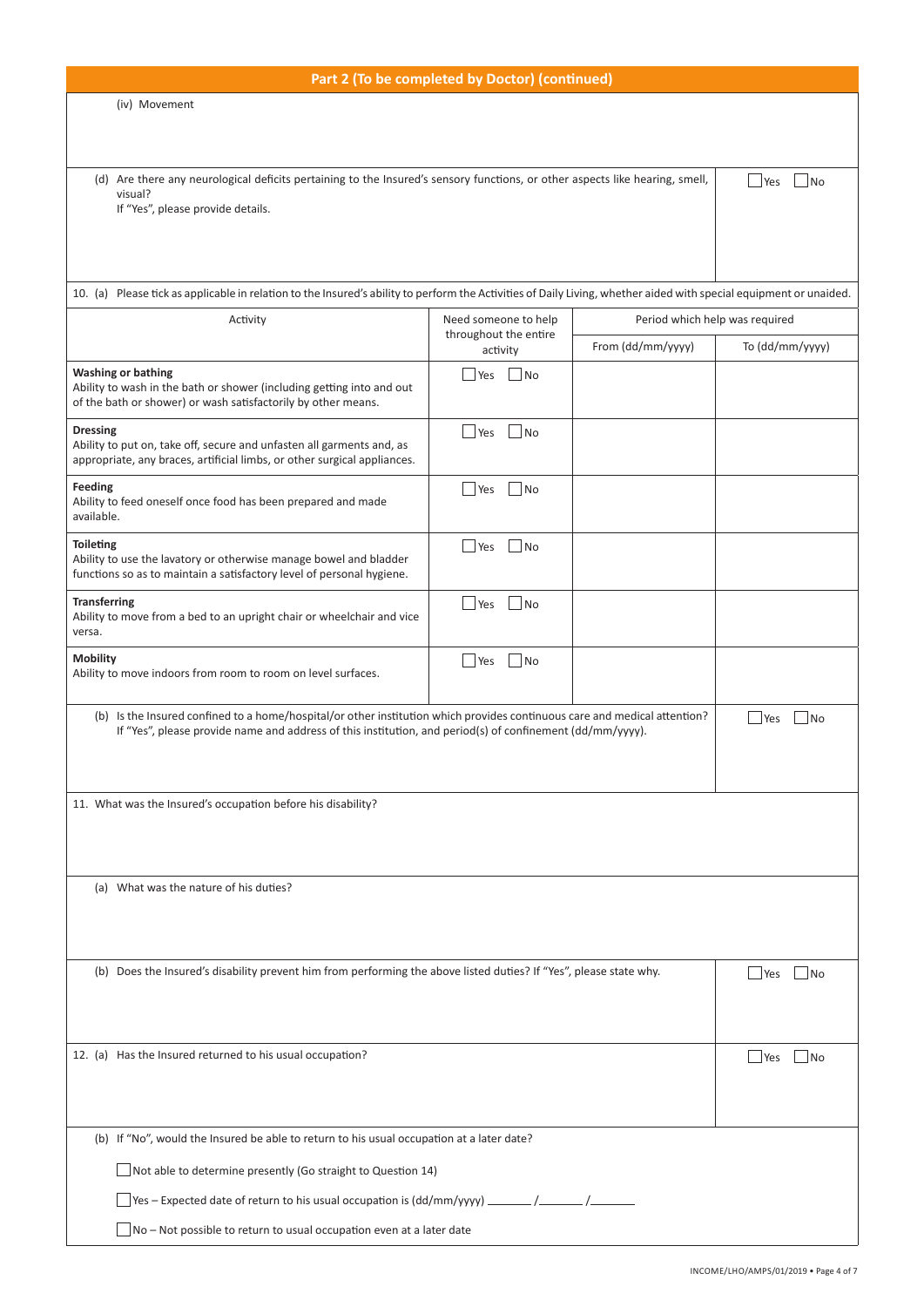|     | Part 2 (To be completed by Doctor) (continued)                                                                                                                                                                                                                                         |                                                                                                                                     |                     |  |  |  |  |
|-----|----------------------------------------------------------------------------------------------------------------------------------------------------------------------------------------------------------------------------------------------------------------------------------------|-------------------------------------------------------------------------------------------------------------------------------------|---------------------|--|--|--|--|
|     | 13. If the Insured cannot return to his usual occupation even at a later date because of his condition, is there any other suitable occupation(s), including<br>sedentary or simpler or desk bound types of occupation (e.g. data entry job, etc.) that he can consider in the future? |                                                                                                                                     |                     |  |  |  |  |
| Yes |                                                                                                                                                                                                                                                                                        | Expected date when his condition allows him to engage in these occupation(s) is:                                                    |                     |  |  |  |  |
|     |                                                                                                                                                                                                                                                                                        |                                                                                                                                     |                     |  |  |  |  |
| No  | Reason (s):                                                                                                                                                                                                                                                                            | The Insured is unable to take part in any paid work for the rest of his life.<br>Please provide us with reason (s) for your answer. |                     |  |  |  |  |
|     |                                                                                                                                                                                                                                                                                        |                                                                                                                                     |                     |  |  |  |  |
|     |                                                                                                                                                                                                                                                                                        |                                                                                                                                     |                     |  |  |  |  |
|     |                                                                                                                                                                                                                                                                                        |                                                                                                                                     |                     |  |  |  |  |
|     |                                                                                                                                                                                                                                                                                        | Please state the date when the Insured was considered not able to take part in any paid work for the rest of his life.              |                     |  |  |  |  |
|     |                                                                                                                                                                                                                                                                                        |                                                                                                                                     |                     |  |  |  |  |
|     |                                                                                                                                                                                                                                                                                        | 14. If the extent of the Insured's disability cannot be determined at this moment, when would be an appropriate date to assess it?  |                     |  |  |  |  |
|     |                                                                                                                                                                                                                                                                                        |                                                                                                                                     |                     |  |  |  |  |
|     |                                                                                                                                                                                                                                                                                        | 15. Please tick $(\checkmark)$ and answer all applicable sections. Where not applicable, please indicate 'N.A.'                     |                     |  |  |  |  |
|     | (a) Total and permanent loss of sight                                                                                                                                                                                                                                                  | The loss must be permanent and irreversible, even with the use of visual aids.                                                      |                     |  |  |  |  |
|     | Right eye<br>Date of total and                                                                                                                                                                                                                                                         |                                                                                                                                     | Date of last review |  |  |  |  |
|     | permanent loss of sight<br>(dd/mm/yyyy)                                                                                                                                                                                                                                                |                                                                                                                                     | (dd/mm/yyyy)        |  |  |  |  |
|     | Visual acuity                                                                                                                                                                                                                                                                          |                                                                                                                                     | Visual acuity       |  |  |  |  |
|     | Visual field                                                                                                                                                                                                                                                                           |                                                                                                                                     | Visual field        |  |  |  |  |
|     | Left eye                                                                                                                                                                                                                                                                               |                                                                                                                                     |                     |  |  |  |  |
|     | Date of total and<br>Date of last review<br>permanent loss of sight<br>(dd/mm/yyyy)<br>(dd/mm/yyyy)                                                                                                                                                                                    |                                                                                                                                     |                     |  |  |  |  |
|     | Visual acuity<br>Visual acuity                                                                                                                                                                                                                                                         |                                                                                                                                     |                     |  |  |  |  |
|     | Visual field<br>Visual field                                                                                                                                                                                                                                                           |                                                                                                                                     |                     |  |  |  |  |
|     | Please describe the nature and cause of total and permanent loss of sight.                                                                                                                                                                                                             |                                                                                                                                     |                     |  |  |  |  |
|     |                                                                                                                                                                                                                                                                                        |                                                                                                                                     |                     |  |  |  |  |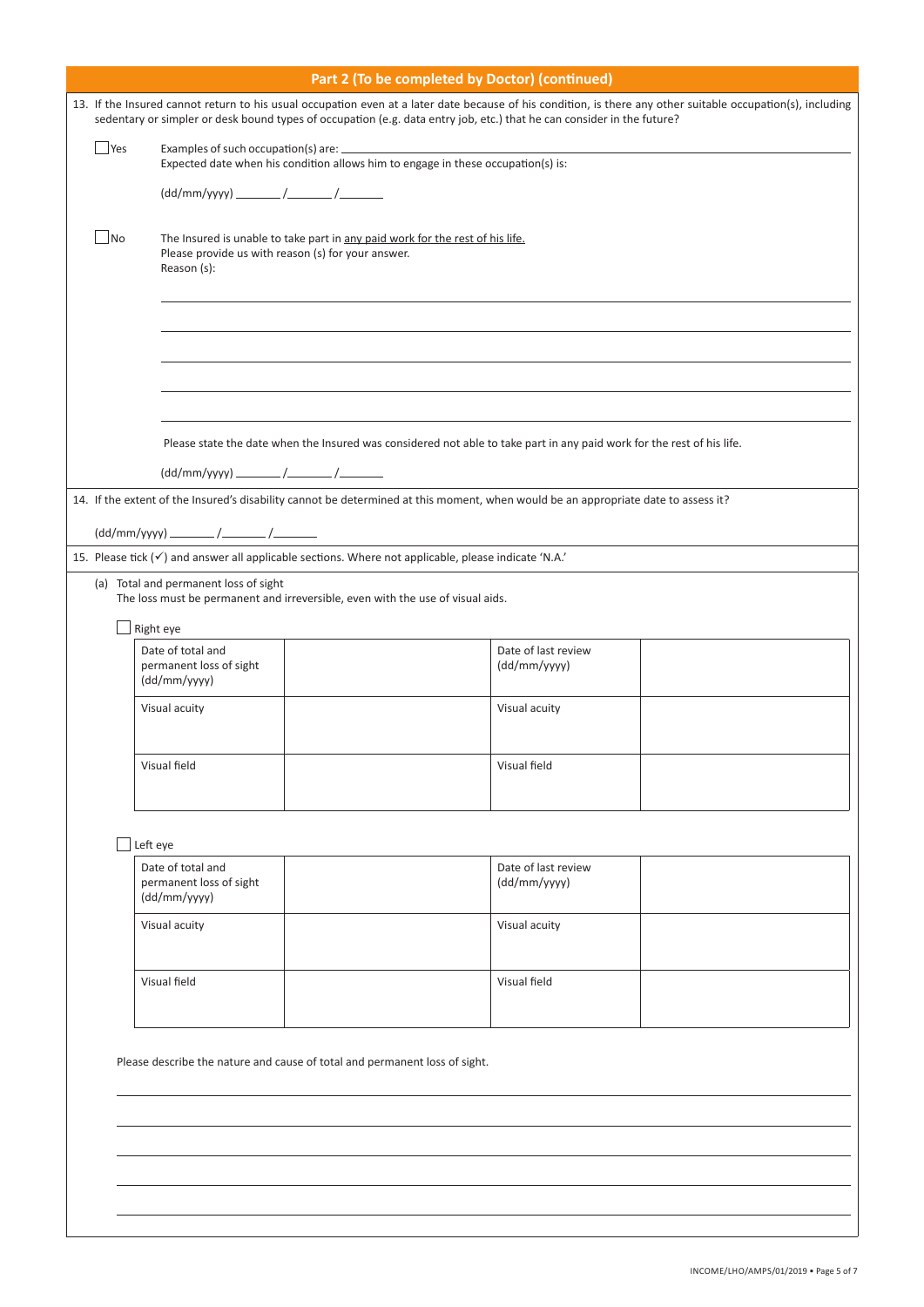## **Part 2 (To be completed by Doctor) (continued)**

(b) Severance of limbs/total loss of use of limbs

## $\Box$  Severance of upper limbs

|                                | Left upper limb  | Date (dd/mm/yyyy) | Right upper limb                   | Date (dd/mm/yyyy) |
|--------------------------------|------------------|-------------------|------------------------------------|-------------------|
|                                |                  |                   |                                    |                   |
| Severance at or<br>above wrist | Yes<br>No        |                   | Yes<br>$ $ No<br>$\mathcal{L}$     |                   |
| Severance at or<br>above elbow | Yes<br>No        |                   | Yes<br>No                          |                   |
| Others (please specify:        | <b>Yes</b><br>No |                   | Yes<br>$\blacksquare$ No<br>$\sim$ |                   |

Please describe the nature and cause of severance.

Severance of lower limbs

|                                | Left lower limb    | Date (dd/mm/yyyy) | Right lower limb                         | Date (dd/mm/yyyy) |
|--------------------------------|--------------------|-------------------|------------------------------------------|-------------------|
| Severance at or<br>above ankle | <b>Yes</b><br>l No |                   | $ $ No<br>Yes<br>$\mathbf{L}$            |                   |
| Severance at or<br>above knee  | Yes<br>l No        |                   | Yes<br>$\blacksquare$ No<br>$\mathbf{I}$ |                   |
| Others (please specify:        | <b>Yes</b><br>l No |                   | No.<br>Yes<br>$\mathbf{I}$               |                   |

Please describe the nature and cause of severance.

Total loss of use (defined as total and permanent loss of physical function)

|                  | Date of commencement of loss<br>of use (dd/mm/yyyy) | Please describe the nature and cause of total loss of use |
|------------------|-----------------------------------------------------|-----------------------------------------------------------|
| Left upper limb  |                                                     |                                                           |
| Left lower limb  |                                                     |                                                           |
| Right upper limb |                                                     |                                                           |
| Right lower limb |                                                     |                                                           |

Please describe the nature and cause of severance.